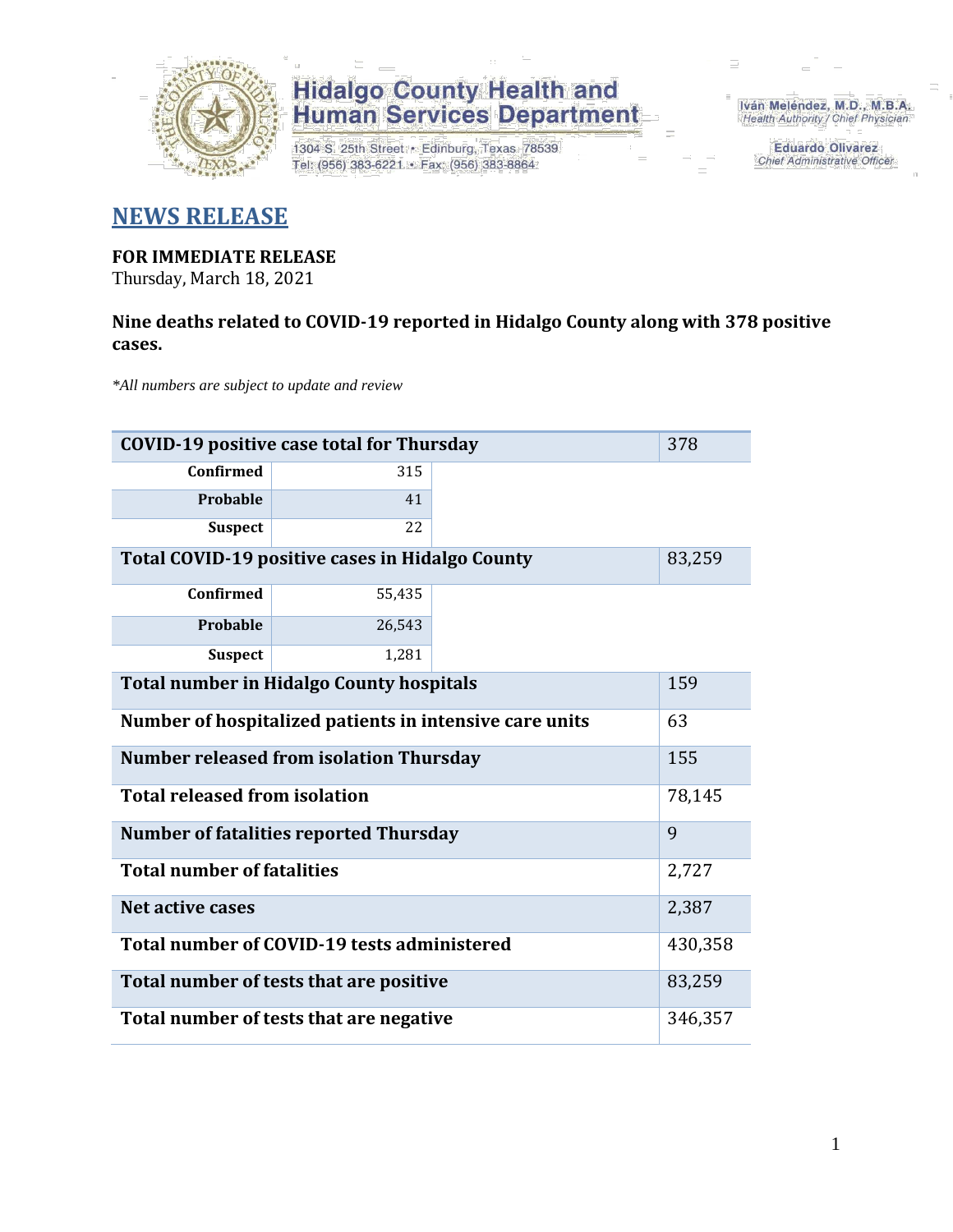

1304 S. 25th Street · Edinburg, Texas 78539 Tel: (956) 383-6221 · Fax: (956) 383-8864

Iván Meléndez, M.D., M.B.A. Health Authority / Chief Physician

> **Eduardo Olivarez Chief Administrative Officer**

*Hidalgo County uses the case status definition provided by the Texas Department of State Health Service's 2020 Epi Case Criteria Guide revised November 2020.*

- *1. Confirmed: A person who has tested positive through a molecular or PCR (oral or nasal swabs) test that looks for the presence of the virus's genetic material.*
- *2. Probable: A person who meets presumptive laboratory evidence through detection of COVID-19 by antigen test in a respiratory specimen.*
- *3. Suspect: A person who meets supported laboratory evidence through detection of specific antibodies in serum, plasma, whole body, and no prior history of being confirmed or probable case.*

*For more information of case status definition for COVID-19, please refer to:*

[https://www.dshs.state.tx.us/IDCU/investigation/epi-case-criteria-guide/2020-Epi-Case-Criteria-](https://www.dshs.state.tx.us/IDCU/investigation/epi-case-criteria-guide/2020-Epi-Case-Criteria-Guide.pdf)[Guide.pdf](https://www.dshs.state.tx.us/IDCU/investigation/epi-case-criteria-guide/2020-Epi-Case-Criteria-Guide.pdf)

The deaths include:

|              | Age   | Gender | City        |
|--------------|-------|--------|-------------|
| 1            | $70+$ | Male   | Edinburg    |
| $\mathbf{2}$ | 60s   | Female | Mercedes    |
| 3            | 50s   | Male   | Mission     |
| 4            | 60s   | Female | Mission     |
| 5            | $70+$ | Male   | Mission     |
| 6            | 50s   | Male   | San Juan    |
| 7            | $70+$ | Female | San Juan    |
| 8            | $70+$ | Female | Undisclosed |
| 9            | 70+   | Male   | Weslaco     |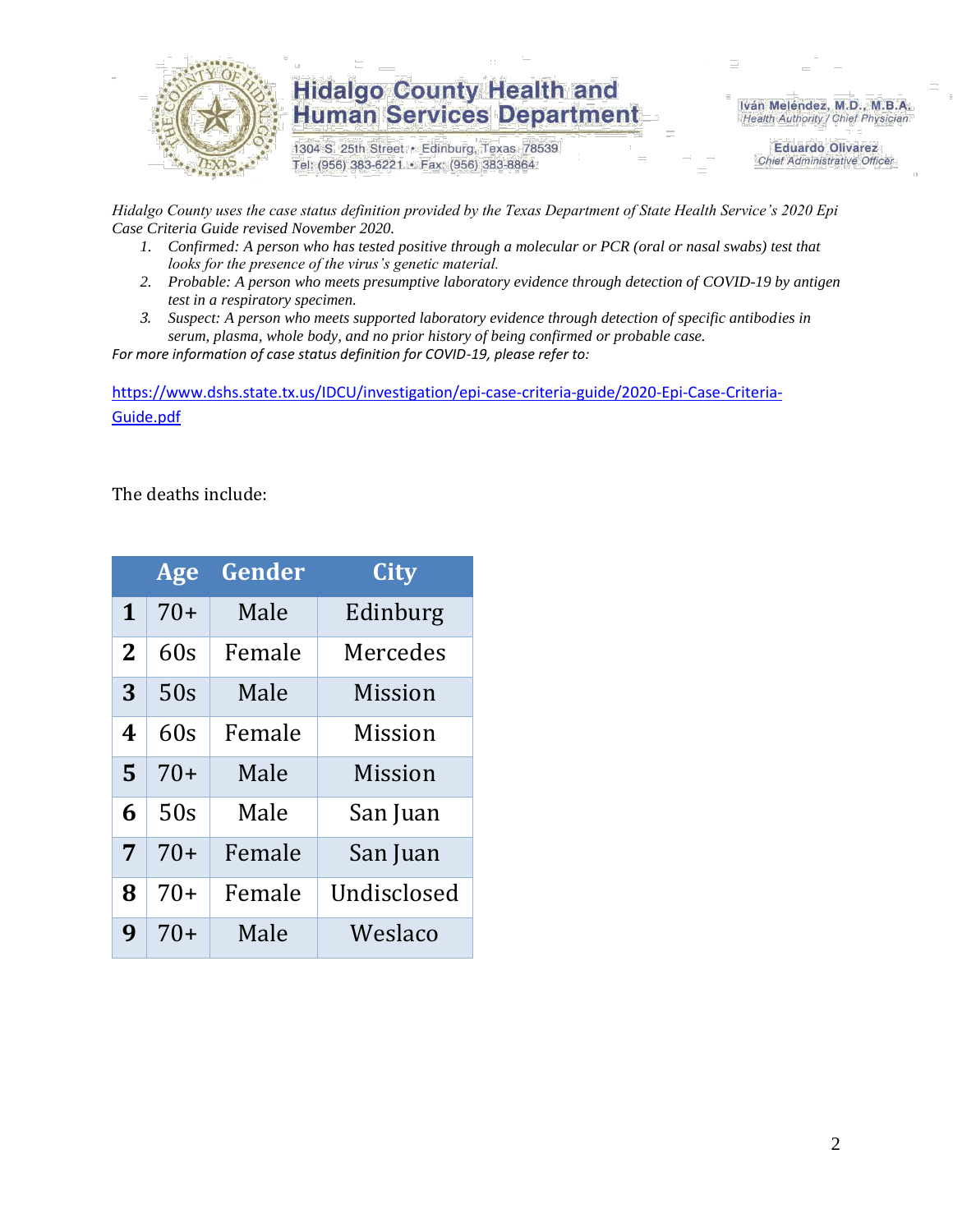

1304 S. 25th Street • Edinburg, Texas 78539<br>Tel: (956) 383-6221 • Fax: (956) 383-8864

Iván Meléndez, M.D., M.B.A.<br>Health Authority / Chief Physician

**Eduardo Olivarez** Chief Administrative Officer

Thursday, March 18, 2021 positive cases include:

|                  | Age<br><b>Range</b> | Gender                    | <b>City</b> |     | Age<br><b>Range</b> | Gender                    | <b>City</b> |     | Age<br>Range | Gender      | <b>City</b> |
|------------------|---------------------|---------------------------|-------------|-----|---------------------|---------------------------|-------------|-----|--------------|-------------|-------------|
| $\mathbf{1}$     | $0 - 19$            | ${\bf F}$                 | Alamo       | 127 | $0 - 19$            | $\mathbf M$               | McAllen     | 253 | 50s          | ${\bf F}$   | Mission     |
| $\boldsymbol{2}$ | $0 - 19$            | $\boldsymbol{\mathrm{F}}$ | Alamo       | 128 | $0 - 19$            | M                         | McAllen     | 254 | 50s          | M           | Mission     |
| 3                | $0 - 19$            | $\rm F$                   | Alamo       | 129 | $0 - 19$            | $\mathbf M$               | McAllen     | 255 | 50s          | $\mathbf M$ | Mission     |
| $\boldsymbol{4}$ | $0 - 19$            | M                         | Alamo       | 130 | $0-19$              | $\mathbf M$               | McAllen     | 256 | 50s          | $\rm F$     | Mission     |
| $\mathbf{5}$     | $0 - 19$            | $\mathbf M$               | Alamo       | 131 | $0 - 19$            | ${\bf F}$                 | McAllen     | 257 | 50s          | $\rm F$     | Mission     |
| 6                | $0 - 19$            | $\mathbf M$               | Alamo       | 132 | $0 - 19$            | $\mathbf M$               | McAllen     | 258 | 50s          | $\rm F$     | Mission     |
| $\overline{7}$   | $0 - 19$            | ${\bf F}$                 | Alamo       | 133 | $0 - 19$            | $\mathbf M$               | McAllen     | 259 | 60s          | $\mathbf M$ | Mission     |
| ${\bf 8}$        | $0 - 19$            | $\rm F$                   | Alamo       | 134 | $0 - 19$            | $\mathbf M$               | McAllen     | 260 | $0 - 19$     | ${\bf F}$   | Pharr       |
| $\boldsymbol{9}$ | $0 - 19$            | $\mathbf M$               | Alamo       | 135 | $0 - 19$            | ${\bf F}$                 | McAllen     | 261 | $0 - 19$     | $\mathbf M$ | Pharr       |
| 10               | $0 - 19$            | ${\bf F}$                 | Alamo       | 136 | $0 - 19$            | $\rm F$                   | McAllen     | 262 | $0 - 19$     | M           | Pharr       |
| 11               | $0 - 19$            | ${\bf F}$                 | Alamo       | 137 | $0 - 19$            | $\rm F$                   | McAllen     | 263 | $0 - 19$     | ${\bf F}$   | Pharr       |
| 12               | 20s                 | ${\bf F}$                 | Alamo       | 138 | $0 - 19$            | $\rm F$                   | McAllen     | 264 | $0 - 19$     | M           | Pharr       |
| 13               | 20s                 | $\mathbf M$               | Alamo       | 139 | $0 - 19$            | $\mathbf M$               | McAllen     | 265 | $0 - 19$     | $\rm F$     | Pharr       |
| 14               | 50s                 | M                         | Alamo       | 140 | 20s                 | $\rm F$                   | McAllen     | 266 | $0 - 19$     | $\rm F$     | Pharr       |
| 15               | 60s                 | ${\bf F}$                 | Alamo       | 141 | 20s                 | ${\bf F}$                 | McAllen     | 267 | $0 - 19$     | $\rm F$     | Pharr       |
| 16               | $0 - 19$            | ${\bf F}$                 | Alton       | 142 | 20s                 | ${\bf F}$                 | McAllen     | 268 | $0 - 19$     | $\rm F$     | Pharr       |
| 17               | $0 - 19$            | ${\bf F}$                 | Alton       | 143 | 20s                 | $\mathbf M$               | McAllen     | 269 | $0 - 19$     | $\mathbf M$ | Pharr       |
| 18               | $0 - 19$            | ${\bf F}$                 | Alton       | 144 | 20s                 | $\rm F$                   | McAllen     | 270 | $0 - 19$     | M           | Pharr       |
| 19               | $0 - 19$            | $\mathbf M$               | Alton       | 145 | 20s                 | $\mathbf M$               | McAllen     | 271 | $0 - 19$     | $\mathbf M$ | Pharr       |
| 20               | $0 - 19$            | M                         | Alton       | 146 | 20s                 | $\mathbf M$               | McAllen     | 272 | $0 - 19$     | M           | Pharr       |
| 21               | $0 - 19$            | ${\bf F}$                 | Alton       | 147 | 20s                 | ${\bf F}$                 | McAllen     | 273 | $0 - 19$     | $\rm F$     | Pharr       |
| 22               | $0 - 19$            | ${\bf F}$                 | Alton       | 148 | 20s                 | ${\bf F}$                 | McAllen     | 274 | $0 - 19$     | $\rm F$     | Pharr       |
| 23               | 30s                 | $\mathbf M$               | Alton       | 149 | 20s                 | $\mathbf M$               | McAllen     | 275 | $0 - 19$     | $\mathbf M$ | Pharr       |
| 24               | 30s                 | M                         | Alton       | 150 | 30s                 | ${\bf F}$                 | McAllen     | 276 | $0 - 19$     | ${\bf F}$   | Pharr       |
| 25               | 40s                 | $\mathbf M$               | Alton       | 151 | 30s                 | ${\bf F}$                 | McAllen     | 277 | 20s          | $\rm F$     | Pharr       |
| 26               | $0 - 19$            | M                         | Donna       | 152 | 40s                 | ${\bf F}$                 | McAllen     | 278 | 20s          | $\mathbf M$ | Pharr       |
| 27               | $0 - 19$            | ${\bf F}$                 | Donna       | 153 | 40s                 | $M_{\odot}$               | McAllen     | 279 | 20s          | M           | Pharr       |
| 28               | $0 - 19$            | ${\bf F}$                 | Donna       | 154 | 40s                 | $\boldsymbol{\mathrm{F}}$ | McAllen     | 280 | 20s          | $\rm F$     | Pharr       |
| 29               | $0 - 19$            | M                         | Donna       | 155 | 40s                 | $\mathbf M$               | McAllen     | 281 | 20s          | ${\bf F}$   | Pharr       |
| 30               | $0 - 19$            | F                         | Donna       | 156 | 40s                 | $\boldsymbol{\mathrm{F}}$ | McAllen     | 282 | 30s          | M           | Pharr       |
| 31               | $0 - 19$            | $\mathbf M$               | Donna       | 157 | 50s                 | $\mathbf M$               | McAllen     | 283 | 30s          | $\rm F$     | Pharr       |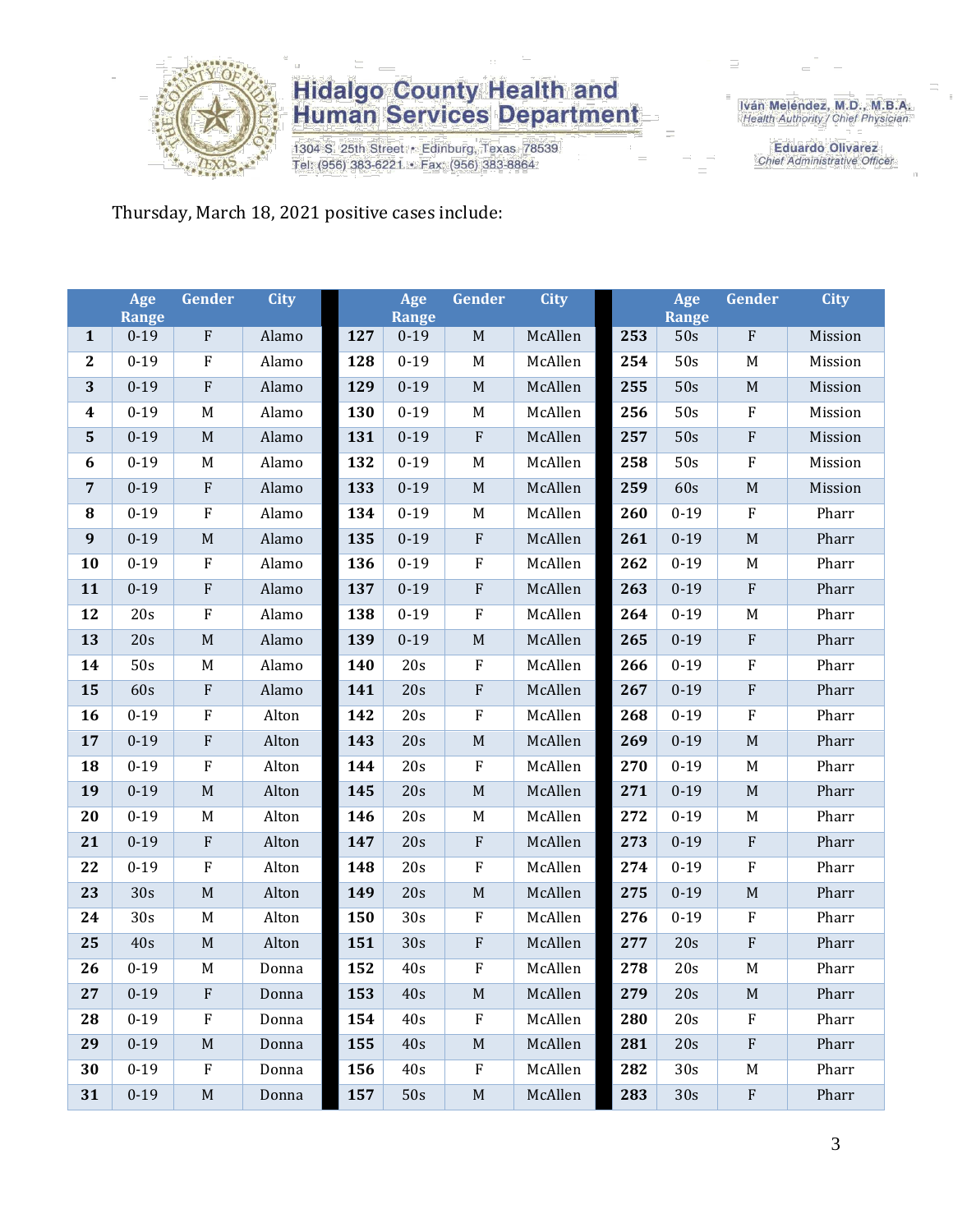

1304 S. 25th Street · Edinburg, Texas 78539 Tel: (956) 383-6221 · Fax: (956) 383-8864

Iván Meléndez, M.D., M.B.A.<br>Health Authority / Chief Physician

**Eduardo Olivarez** Chief Administrative Officer

| 32 | $0 - 19$ | $\rm F$                   | Donna    | 158 | 50s             | $\mathbf M$ | McAllen  | 284 | 30s      | $\mathbf M$               | Pharr       |
|----|----------|---------------------------|----------|-----|-----------------|-------------|----------|-----|----------|---------------------------|-------------|
| 33 | $0 - 19$ | $\mathbf M$               | Donna    | 159 | 50s             | $\mathbf M$ | McAllen  | 285 | 30s      | $\rm F$                   | Pharr       |
| 34 | $0 - 19$ | M                         | Donna    | 160 | 60s             | F           | McAllen  | 286 | 40s      | $\rm F$                   | Pharr       |
| 35 | $0 - 19$ | $\mathbf M$               | Donna    | 161 | 60s             | ${\bf F}$   | McAllen  | 287 | 40s      | $\rm F$                   | Pharr       |
| 36 | $0 - 19$ | M                         | Donna    | 162 | 60s             | ${\bf F}$   | McAllen  | 288 | 50s      | $\rm F$                   | Pharr       |
| 37 | $0 - 19$ | $\mathbf M$               | Donna    | 163 | 60s             | ${\bf F}$   | McAllen  | 289 | 50s      | ${\bf F}$                 | Pharr       |
| 38 | $0 - 19$ | M                         | Donna    | 164 | 60s             | F           | McAllen  | 290 | 50s      | M                         | Pharr       |
| 39 | $0 - 19$ | ${\bf F}$                 | Donna    | 165 | $70+$           | $\mathbf M$ | McAllen  | 291 | 60s      | $\rm F$                   | Pharr       |
| 40 | 20s      | M                         | Donna    | 166 | $70+$           | ${\bf F}$   | McAllen  | 292 | $0 - 19$ | $\rm F$                   | San Juan    |
| 41 | 20s      | $\mathbf M$               | Donna    | 167 | $70+$           | $\mathbf M$ | McAllen  | 293 | $0 - 19$ | $\rm F$                   | San Juan    |
| 42 | 20s      | M                         | Donna    | 168 | $70+$           | ${\bf F}$   | McAllen  | 294 | $0 - 19$ | M                         | San Juan    |
| 43 | 20s      | $\mathbf M$               | Donna    | 169 | $0 - 19$        | $\mathbf M$ | Mercedes | 295 | $0 - 19$ | $\rm F$                   | San Juan    |
| 44 | 30s      | $\mathbf F$               | Donna    | 170 | $0 - 19$        | ${\bf F}$   | Mercedes | 296 | $0 - 19$ | $\mathbf{F}$              | San Juan    |
| 45 | 40s      | $\mathbf M$               | Donna    | 171 | $0 - 19$        | $\mathbf M$ | Mercedes | 297 | $0 - 19$ | $\mathbf M$               | San Juan    |
| 46 | 40s      | M                         | Donna    | 172 | $0 - 19$        | $M_{\rm}$   | Mercedes | 298 | $0 - 19$ | M                         | San Juan    |
| 47 | 50s      | $\boldsymbol{\mathrm{F}}$ | Donna    | 173 | $0 - 19$        | $\mathbf M$ | Mercedes | 299 | $0 - 19$ | $\mathbf M$               | San Juan    |
| 48 | 50s      | ${\bf F}$                 | Donna    | 174 | $0 - 19$        | ${\bf F}$   | Mercedes | 300 | $0 - 19$ | M                         | San Juan    |
| 49 | 60s      | ${\bf F}$                 | Donna    | 175 | $0 - 19$        | $\mathbf M$ | Mercedes | 301 | 20s      | $\mathbf M$               | San Juan    |
| 50 | 60s      | M                         | Donna    | 176 | $0 - 19$        | ${\bf F}$   | Mercedes | 302 | 20s      | $\mathbf{F}$              | San Juan    |
| 51 | 60s      | $\rm F$                   | Donna    | 177 | $0 - 19$        | $\mathbf M$ | Mercedes | 303 | 20s      | $\mathbf M$               | San Juan    |
| 52 | $0 - 19$ | ${\bf F}$                 | Edinburg | 178 | $0 - 19$        | $\mathbf M$ | Mercedes | 304 | 20s      | M                         | San Juan    |
| 53 | $0 - 19$ | $\boldsymbol{\mathrm{F}}$ | Edinburg | 179 | $0 - 19$        | ${\bf F}$   | Mercedes | 305 | 30s      | $\rm F$                   | San Juan    |
| 54 | $0 - 19$ | ${\bf F}$                 | Edinburg | 180 | $0 - 19$        | $\rm F$     | Mercedes | 306 | 40s      | M                         | San Juan    |
| 55 | $0 - 19$ | $\rm F$                   | Edinburg | 181 | $0 - 19$        | ${\bf F}$   | Mercedes | 307 | 50s      | $\mathbf{F}$              | San Juan    |
| 56 | $0 - 19$ | $\rm F$                   | Edinburg | 182 | $0 - 19$        | ${\bf F}$   | Mercedes | 308 | 60s      | $\rm F$                   | San Juan    |
| 57 | $0 - 19$ | $\mathbf M$               | Edinburg | 183 | $0 - 19$        | $\mathbf U$ | Mercedes | 309 | $70+$    | $\rm F$                   | San Juan    |
| 58 | $0 - 19$ | F                         | Edinburg | 184 | $0 - 19$        | ${\bf F}$   | Mercedes | 310 | $0 - 19$ | M                         | Undisclosed |
| 59 | $0 - 19$ | $\mathbf M$               | Edinburg | 185 | $0 - 19$        | $\mathbf M$ | Mercedes | 311 | $0 - 19$ | M                         | Undisclosed |
| 60 | $0 - 19$ | F                         | Edinburg | 186 | $0 - 19$        | M           | Mercedes | 312 | $0 - 19$ | $\mathbf F$               | Undisclosed |
| 61 | $0 - 19$ | $\boldsymbol{\mathrm{F}}$ | Edinburg | 187 | $0 - 19$        | ${\bf F}$   | Mercedes | 313 | $0 - 19$ | $\rm F$                   | Undisclosed |
| 62 | $0 - 19$ | M                         | Edinburg | 188 | 30 <sub>s</sub> | ${\bf F}$   | Mercedes | 314 | $0 - 19$ | M                         | Undisclosed |
| 63 | $0 - 19$ | $\boldsymbol{\mathrm{F}}$ | Edinburg | 189 | 30s             | ${\bf F}$   | Mercedes | 315 | $0 - 19$ | $\mathbf M$               | Undisclosed |
| 64 | $0 - 19$ | $\rm F$                   | Edinburg | 190 | 30 <sub>s</sub> | ${\bf F}$   | Mercedes | 316 | $0 - 19$ | M                         | Undisclosed |
| 65 | $0 - 19$ | $\mathbf{F}$              | Edinburg | 191 | 30s             | ${\bf F}$   | Mercedes | 317 | $0 - 19$ | $\boldsymbol{\mathrm{F}}$ | Undisclosed |
| 66 | $0 - 19$ | $\rm F$                   | Edinburg | 192 | 40s             | M           | Mercedes | 318 | $0 - 19$ | $\rm F$                   | Undisclosed |
| 67 | $0 - 19$ | $\mathbf M$               | Edinburg | 193 | $0 - 19$        | ${\bf F}$   | Mission  | 319 | $0 - 19$ | $\mathbf M$               | Undisclosed |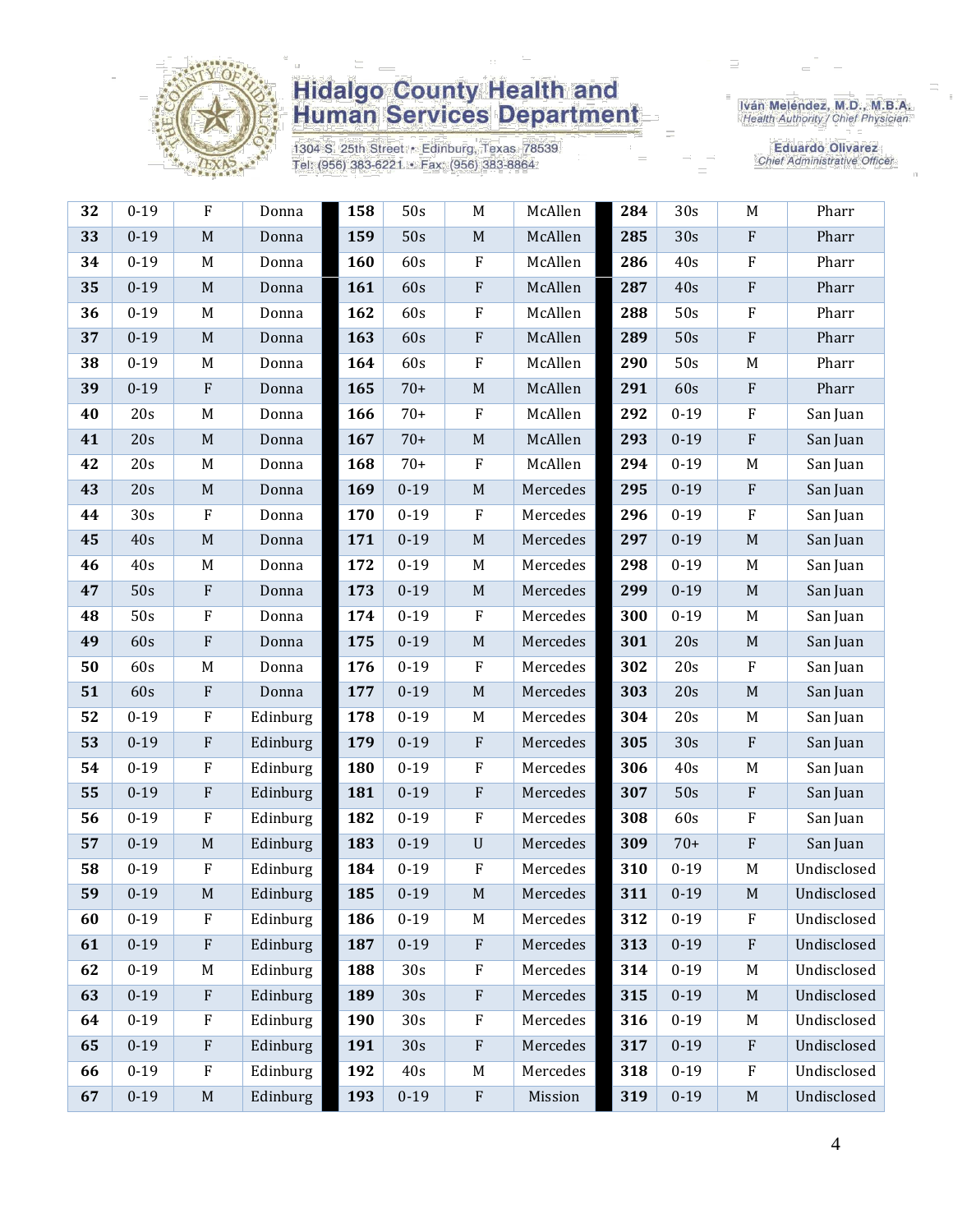

1304 S. 25th Street • Edinburg, Texas 78539<br>Tel: (956) 383-6221 • Fax: (956) 383-8864

Iván Meléndez, M.D., M.B.A.<br>Health Authority / Chief Physician

**Eduardo Olivarez** Chief Administrative Officer

| 68  | $0 - 19$ | ${\bf F}$                 | Edinburg | 194 | $0 - 19$ | $\mathbf M$               | Mission | 320 | 20s      | $\mathbf M$ | Undisclosed |
|-----|----------|---------------------------|----------|-----|----------|---------------------------|---------|-----|----------|-------------|-------------|
| 69  | $0 - 19$ | $\mathbf M$               | Edinburg | 195 | $0 - 19$ | $\mathbf M$               | Mission | 321 | 20s      | $\mathbf M$ | Undisclosed |
| 70  | $0 - 19$ | M                         | Edinburg | 196 | $0 - 19$ | $\rm F$                   | Mission | 322 | 20s      | $\rm F$     | Undisclosed |
| 71  | $0 - 19$ | $\boldsymbol{\mathrm{F}}$ | Edinburg | 197 | $0 - 19$ | $\mathbf M$               | Mission | 323 | 20s      | ${\bf F}$   | Undisclosed |
| 72  | $0 - 19$ | M                         | Edinburg | 198 | $0 - 19$ | $\rm F$                   | Mission | 324 | 20s      | $\rm F$     | Undisclosed |
| 73  | $0 - 19$ | $\boldsymbol{\mathrm{F}}$ | Edinburg | 199 | $0 - 19$ | M                         | Mission | 325 | 20s      | $\mathbf M$ | Undisclosed |
| 74  | $0 - 19$ | ${\bf F}$                 | Edinburg | 200 | $0 - 19$ | $\rm F$                   | Mission | 326 | 30s      | M           | Undisclosed |
| 75  | $0 - 19$ | ${\bf F}$                 | Edinburg | 201 | $0 - 19$ | $\rm F$                   | Mission | 327 | 30s      | $\mathbf M$ | Undisclosed |
| 76  | $0 - 19$ | ${\bf F}$                 | Edinburg | 202 | $0 - 19$ | $\rm F$                   | Mission | 328 | 30s      | $\rm F$     | Undisclosed |
| 77  | $0 - 19$ | ${\bf F}$                 | Edinburg | 203 | $0 - 19$ | $\mathbf M$               | Mission | 329 | 30s      | $\rm F$     | Undisclosed |
| 78  | $0 - 19$ | M                         | Edinburg | 204 | $0 - 19$ | $M_{\rm}$                 | Mission | 330 | 30s      | $\rm F$     | Undisclosed |
| 79  | $0 - 19$ | $\mathbf M$               | Edinburg | 205 | $0 - 19$ | $\rm F$                   | Mission | 331 | 30s      | $\rm F$     | Undisclosed |
| 80  | $0 - 19$ | M                         | Edinburg | 206 | $0 - 19$ | $\mathbf{F}$              | Mission | 332 | 40s      | M           | Undisclosed |
| 81  | $0 - 19$ | $\mathbf M$               | Edinburg | 207 | $0 - 19$ | $\mathbf M$               | Mission | 333 | 40s      | $\mathbf M$ | Undisclosed |
| 82  | 20s      | ${\bf F}$                 | Edinburg | 208 | $0 - 19$ | $\rm F$                   | Mission | 334 | 40s      | M           | Undisclosed |
| 83  | 20s      | ${\bf F}$                 | Edinburg | 209 | $0 - 19$ | $\mathbf M$               | Mission | 335 | 40s      | $\rm F$     | Undisclosed |
| 84  | 20s      | $\rm F$                   | Edinburg | 210 | $0 - 19$ | $\rm F$                   | Mission | 336 | 40s      | M           | Undisclosed |
| 85  | 20s      | $\mathbf M$               | Edinburg | 211 | $0 - 19$ | $\rm F$                   | Mission | 337 | 50s      | $\mathbf M$ | Undisclosed |
| 86  | 20s      | ${\bf F}$                 | Edinburg | 212 | $0 - 19$ | $\rm F$                   | Mission | 338 | 50s      | M           | Undisclosed |
| 87  | 20s      | ${\bf F}$                 | Edinburg | 213 | $0 - 19$ | $\rm F$                   | Mission | 339 | 50s      | $\rm F$     | Undisclosed |
| 88  | 20s      | ${\bf F}$                 | Edinburg | 214 | $0 - 19$ | M                         | Mission | 340 | 60s      | M           | Undisclosed |
| 89  | 20s      | ${\bf F}$                 | Edinburg | 215 | $0 - 19$ | $\mathbf M$               | Mission | 341 | $0 - 19$ | $\rm F$     | Weslaco     |
| 90  | 20s      | M                         | Edinburg | 216 | $0 - 19$ | $\mathbf{F}$              | Mission | 342 | $0 - 19$ | M           | Weslaco     |
| 91  | 30s      | $\mathbf M$               | Edinburg | 217 | $0 - 19$ | $\mathbf M$               | Mission | 343 | $0 - 19$ | $\mathbf M$ | Weslaco     |
| 92  | 30s      | M                         | Edinburg | 218 | $0 - 19$ | $\rm F$                   | Mission | 344 | $0 - 19$ | M           | Weslaco     |
| 93  | 30s      | $\mathbf M$               | Edinburg | 219 | $0 - 19$ | $\mathbf M$               | Mission | 345 | $0 - 19$ | $\rm F$     | Weslaco     |
| 94  | 30s      | M                         | Edinburg | 220 | $0 - 19$ | ${\bf F}$                 | Mission | 346 | $0 - 19$ | M           | Weslaco     |
| 95  | 40s      | ${\bf F}$                 | Edinburg | 221 | $0 - 19$ | ${\bf F}$                 | Mission | 347 | $0 - 19$ | $\rm F$     | Weslaco     |
| 96  | 40s      | M                         | Edinburg | 222 | $0 - 19$ | ${\bf F}$                 | Mission | 348 | $0 - 19$ | F           | Weslaco     |
| 97  | 40s      | $\boldsymbol{\mathrm{F}}$ | Edinburg | 223 | $0 - 19$ | $\mathbf M$               | Mission | 349 | $0 - 19$ | $\mathbf M$ | Weslaco     |
| 98  | 40s      | $\mathbf M$               | Edinburg | 224 | $0 - 19$ | M                         | Mission | 350 | $0 - 19$ | M           | Weslaco     |
| 99  | 40s      | ${\bf F}$                 | Edinburg | 225 | $0 - 19$ | $\rm F$                   | Mission | 351 | $0 - 19$ | ${\bf F}$   | Weslaco     |
| 100 | 50s      | M                         | Edinburg | 226 | $0 - 19$ | M                         | Mission | 352 | $0 - 19$ | M           | Weslaco     |
| 101 | 60s      | $\mathbf M$               | Edinburg | 227 | $0 - 19$ | $\boldsymbol{\mathrm{F}}$ | Mission | 353 | $0 - 19$ | $\mathbf M$ | Weslaco     |
| 102 | 60s      | $\rm F$                   | Edinburg | 228 | $0 - 19$ | $\rm F$                   | Mission | 354 | $0 - 19$ | $\rm F$     | Weslaco     |
|     |          |                           |          |     |          |                           |         |     |          |             |             |